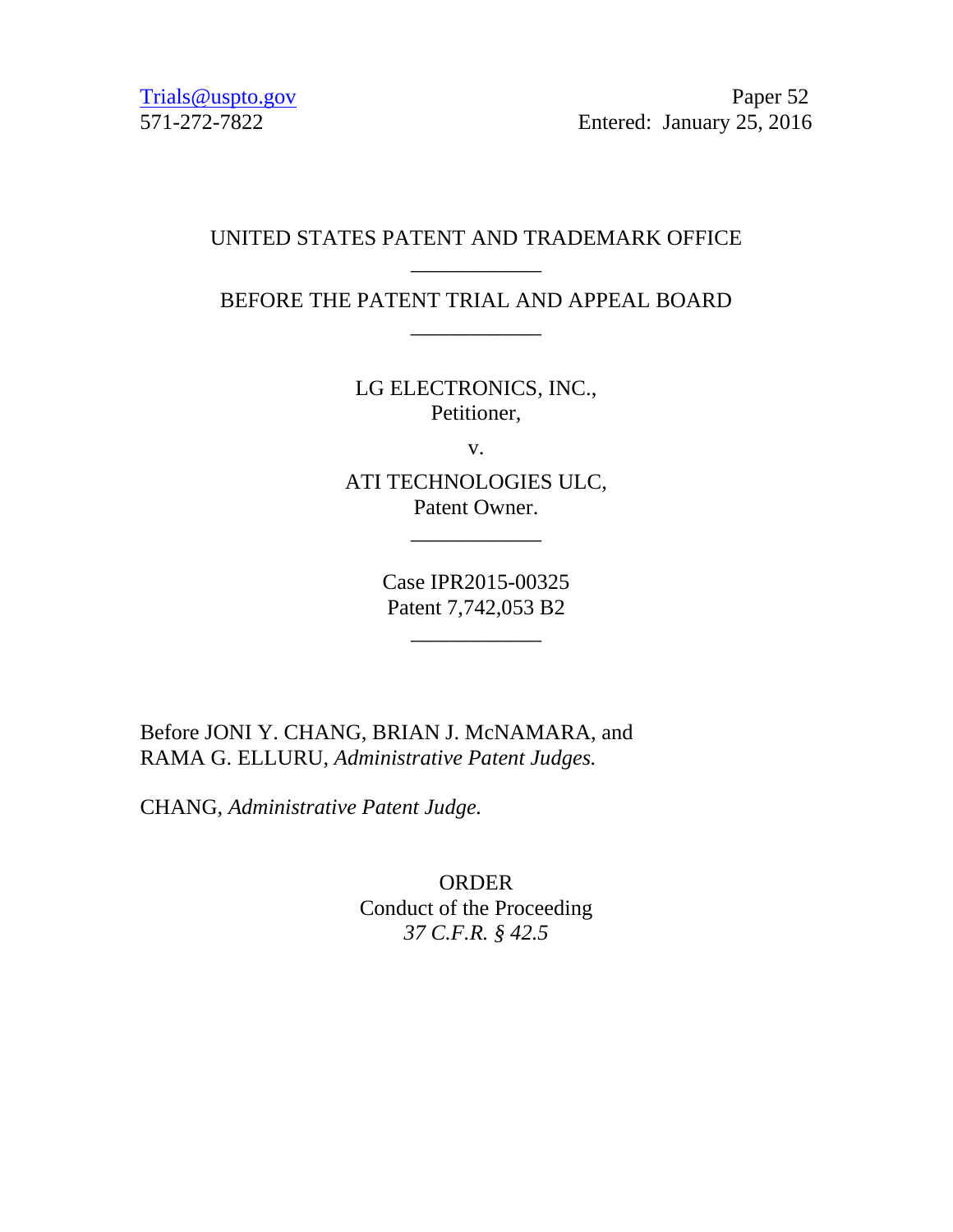# IPR2015-00325 Patent 7,742,053 B2

 $\overline{a}$ 

On January 21, 2016, Judges Chang, McNamara, and Elluru conducted a conference call with respective counsel for Patent Owner ATI Technologies ULC ("ATI") and Petitioner LG Electronics, Inc. ("LG").<sup>[1](#page-1-0)</sup> LG requested ATI's Motion for Observation (Papers 43, 44) be expunged. For the reasons stated below, LG's request is *granted*.

As stated in the Scheduling Order, the purpose of a motion for observation is to provide a party a mechanism to draw the Board's attention to relevant cross-examination testimony of a reply witness because no further substantive paper is permitted after the reply by the party. Paper 14, 5. The Trial Practice Guide clearly indicates that the filing of a motion for observation may be authorized in the event that "cross-examination occurs after a party has filed its last substantive paper on an issue." Office Patent Trial Practice Guide, 77 Fed. Reg. 48,756, 48,767–68 (Aug. 14, 2012).

Although the Scheduling Order does not authorize a party to file a surreply, after LG filed its Reply, we granted ATI's request for authorization to file a surreply with respect to the issue of antedating the asserted prior art reference patents involved in the grounds of unpatentability on which trial has been instituted—namely, Lindholm<sup>[2](#page-1-1)</sup>, Stuttard<sup>[3](#page-1-2)</sup>, and Moreton<sup>[4](#page-1-3)</sup>. Paper 37. In our Order, we specifically provided ATI sufficient time to file the

<span id="page-1-0"></span><sup>&</sup>lt;sup>1</sup> LG provided a court reporter for the teleconference and shall file the transcript of the teleconference as an exhibit.

<span id="page-1-1"></span><sup>&</sup>lt;sup>2</sup> Lindholm, U.S. Patent No. 7,015,913 B1, filed Jun. 27, 2003 (Ex. 1004).

<span id="page-1-2"></span><sup>3</sup> Stuttard, U.S. Patent No. 7,363,472 B2, filed Oct. 9, 2001 (Ex. 1005).

<span id="page-1-3"></span><sup>4</sup> Moreton, U.S. Patent No. 7,233,335 B2, filed Apr. 21, 2003 (Ex. 1006).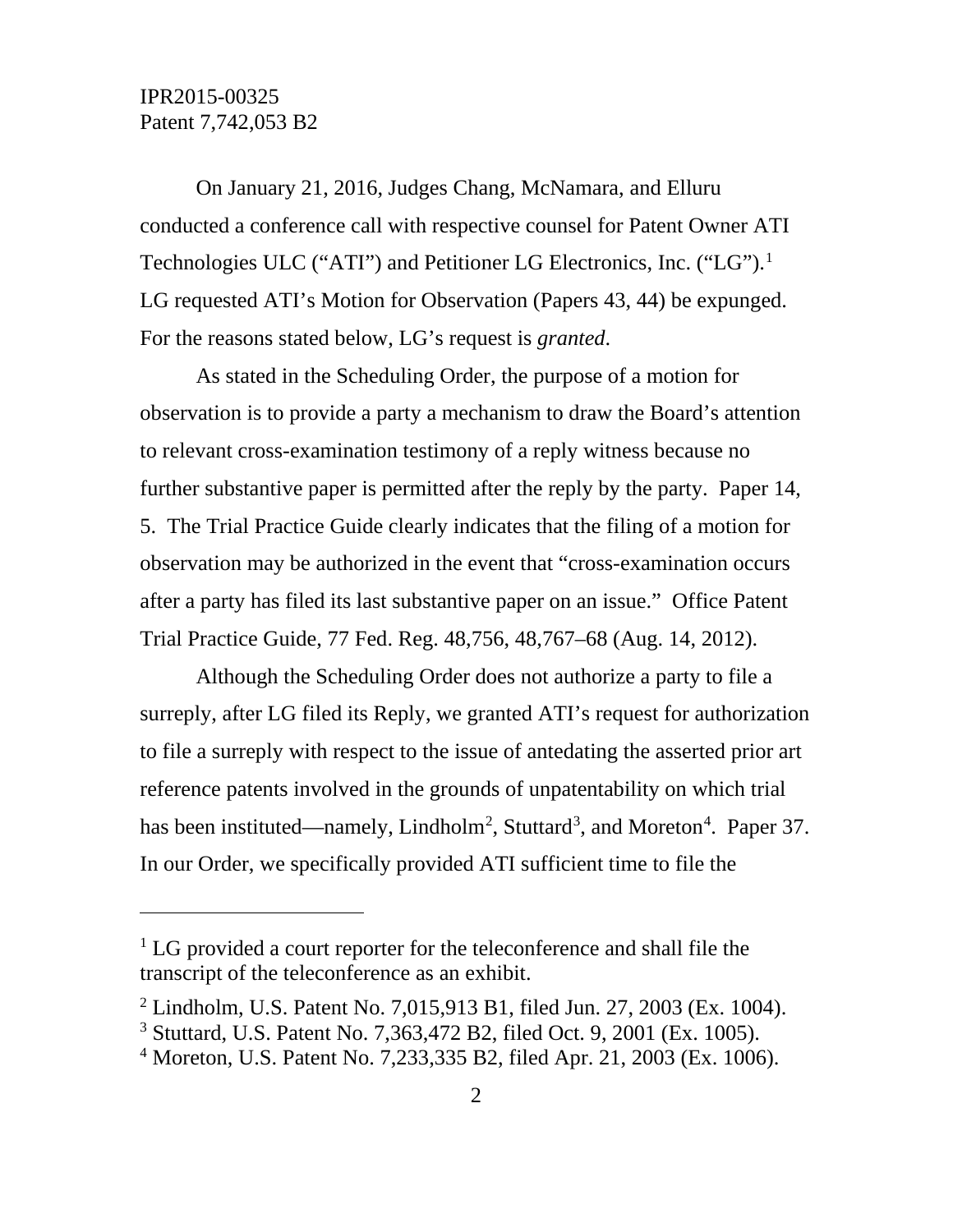surreply after cross-examining LG's Reply witness, Mr. Raymond Vargas, was deposed. *Id*. at 4–5. Mr. Vargas's cross-examination deposition was conducted on December 16, 2005. Paper 35. ATI filed a surreply with respect to the antedating issue, and the transcript of Mr. Vargas's cross-examination testimony, on December 28, 2015. Papers 39, 40; Ex. 2153. This record clearly shows that Mr. Vargas's cross-examination occurred *before* the filing of ATI's surreply, which is its last substantive paper. ATI had the opportunity to present its arguments as to the antedating issue in its surreply. Yet, as ATI acknowledged during the conference call, ATI's Motion for Observation is directed only to the antedating issue. Therefore, ATI's Motion for Observation is improper.

In addition, an observation "is not an opportunity to raise new issue, re-argue issues, or pursue objections," and the Board may refuse entry of excessively long or argumentative observations. Office Patent Trial Practice Guide, 77 Fed. Reg. at 48,768. During the conference call, LG alleged that ATI's Motion for Observation includes arguments and citations to case law. As an example, LG pointed out that Observation 4 in ATI's Motion:

This testimony is relevant to whether the R400 RTL code which undisputedly meets every limitation of the challenged claims—is an embodiment that was actually reduced to practice. See POR at 16-21; Petitioner Reply at 1-13; Surreply at 3-5. This testimony is relevant because the proper inquiry is whether the embodiment meets every claim element. *See Yorkey v. Diab*, 601 F.3d 1279, 1290-91 (Fed. Cir. 2010); *Cooper v. Goldfarb*, 154 F.3d 1321, 1328 (Fed. Cir. 1998); *see also Scott v. Finney*, 34 F.3d 1058, 1063 (Fed. Cir. 1994) ("All cases deciding the sufficiency of testing to show reduction to practice share a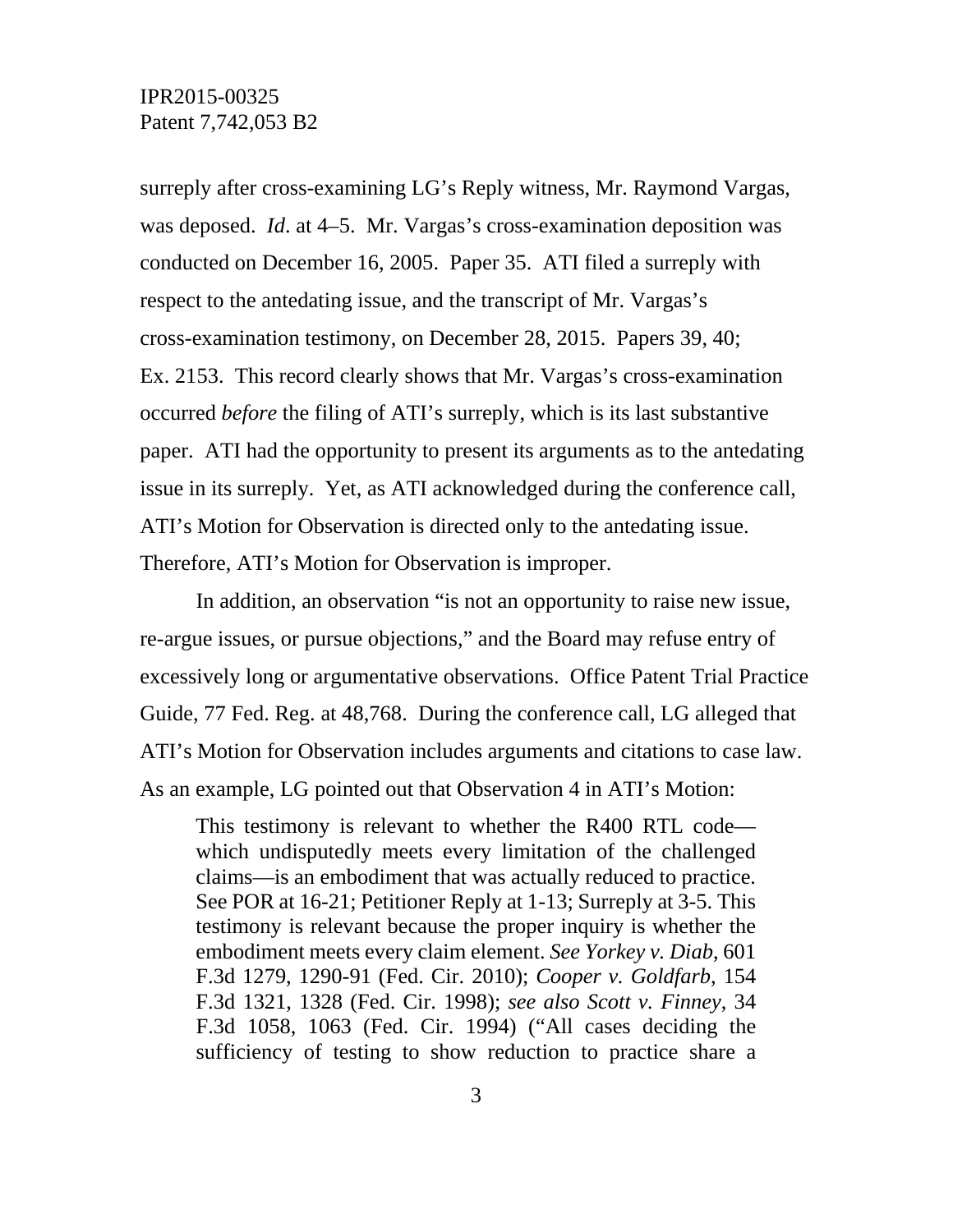common theme. In each case, the court examined the record to discern whether the testing in fact demonstrated *a solution to the problem intended to be solved by the invention*.") (emphasis added).

Paper 44, 3–4. We agree with LG that these sentences include arguments. Accordingly, ATI's Motion for Observation is improper also for including arguments.

ATI countered that it did not raise new issues or new arguments and the citations to case law are the same as those in its substantive papers. However, an observation is not an opportunity to re-argue an issue. Office Patent Trial Practice Guide, 77 Fed. Reg. at 48,768. During the conference call, ATI also argued that if the petitioner submits a new expert declaration with its reply, the patent owner can respond in multiple ways, citing *Belden Inc., v. Berk-Tek LLC*, 805 F.3d 1064 (Fed. Cir. 2015) for support. ATI's reliance on *Belden* is misplaced here. ATI overlooks the fact that, in addition to filing a Preliminary Response and a Patent Owner Response, ATI had the opportunity to cross-examine LG's Reply witness, and the opportunity to present substantive arguments *after* the cross-examination in a surreply with respect to the antedating issue, as ATI requested. ATI also could have filed a motion for observation on other issues, which it chose not to. Therefore, ATI has sufficient opportunity to present its arguments and to response in this trial.

For the reasons discussed above, we determine that ATI's Motion for Observation is improper, and, as a result, ATI's Motion for Observation and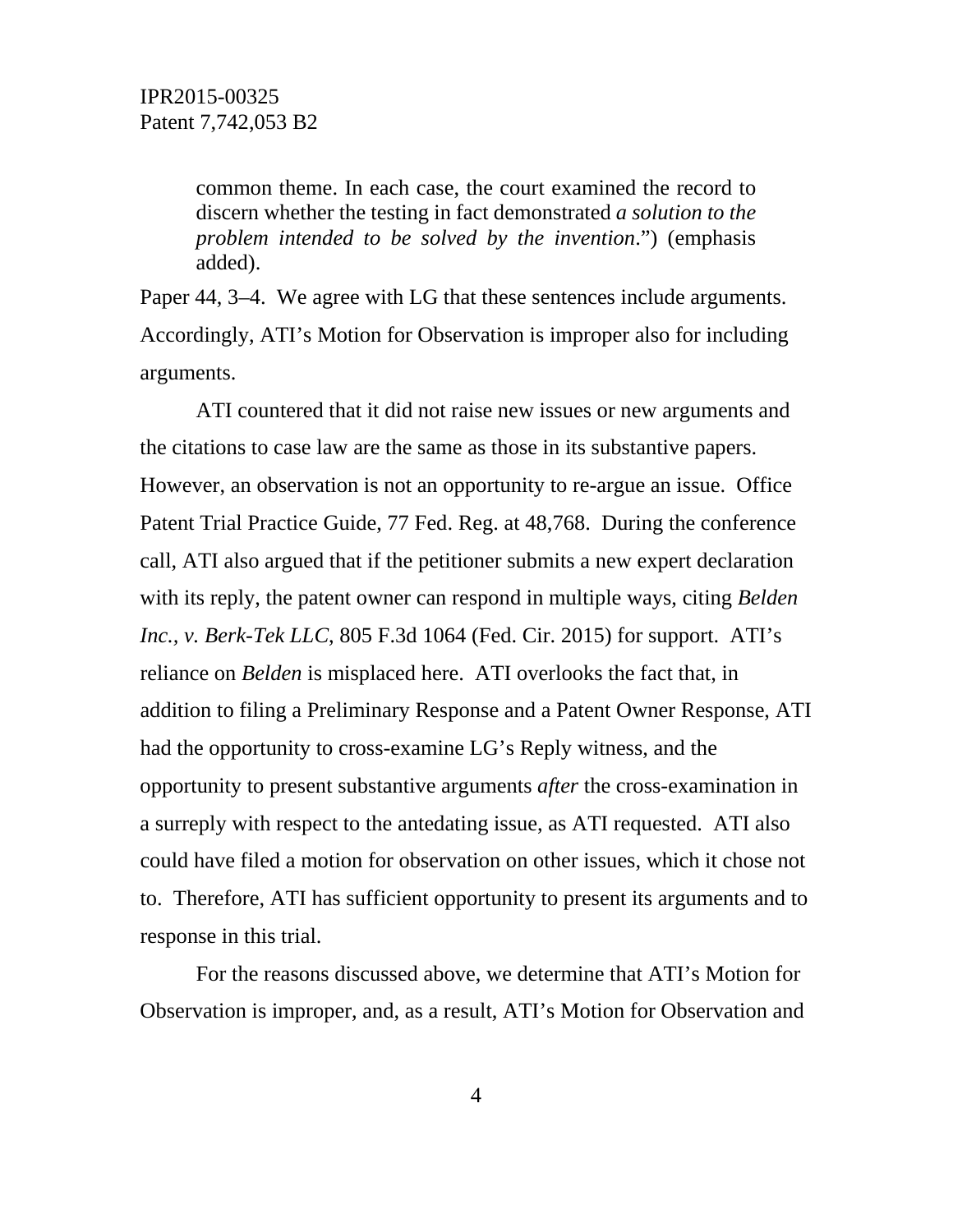# IPR2015-00325 Patent 7,742,053 B2

related papers, including LG's Response to ATI's Motion for Observation, will be expunged from this record.

In consideration of the foregoing, it is hereby:

ORDERED that the following Papers will be expunged from the record of this proceeding:

ATI's Motion for Observation (Papers 43, 44);

ATI's Motion to Seal the Motion for Observation (Paper 42);

LG's Response to ATI's Motion for Observation (Papers 49, 50); and

LG's Motion to Seal its Response to ATI's Motion for Observation (Paper 48).